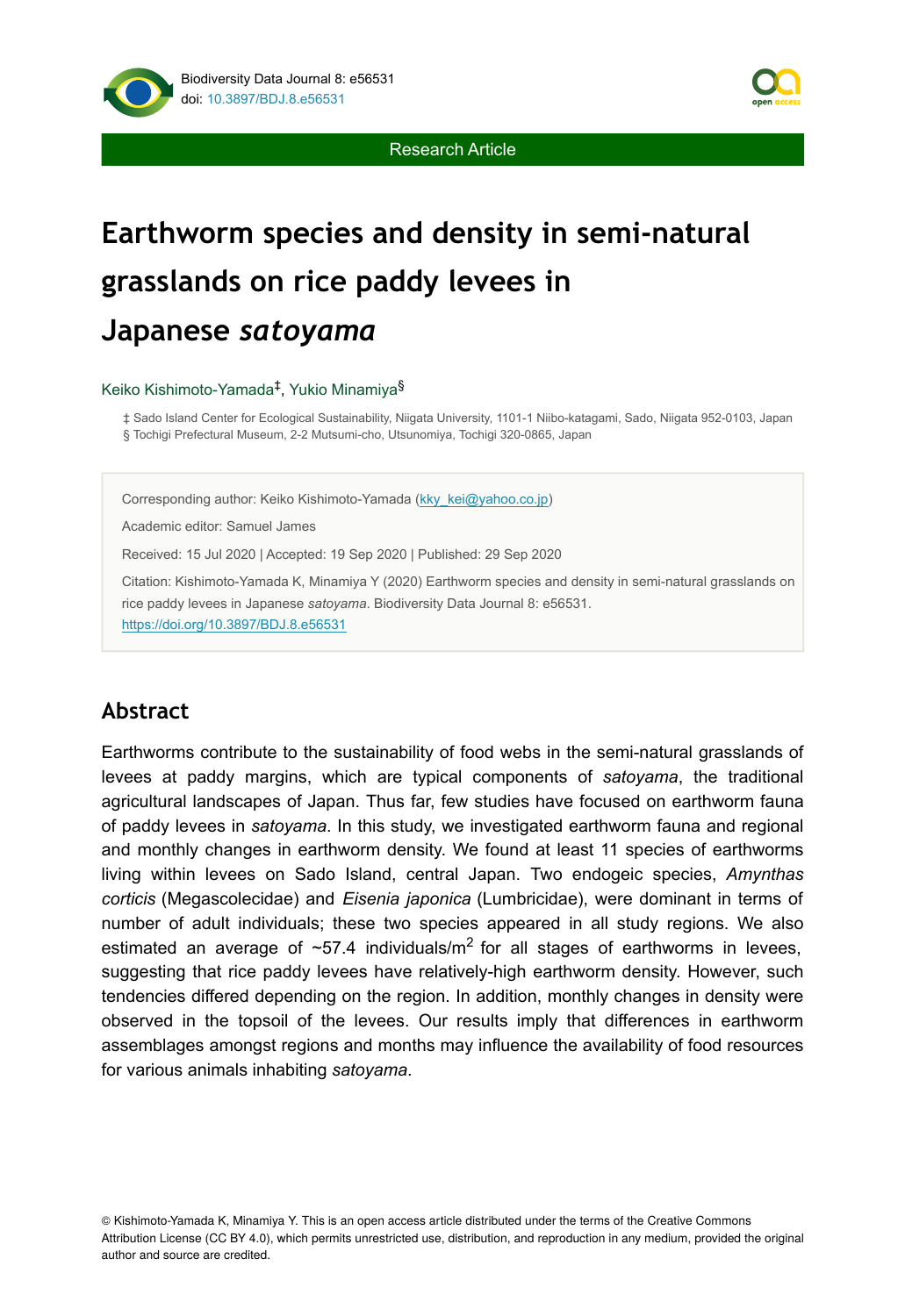## **Keywords**

agricultural landscapes, Haplotaxida, Lumbricidae, Megascolecidae, Oligochaeta, preys, Sado Island

## **Introduction**

Terrestrial earthworms are a high-potential food resource for secondary consumers (e.g. Lee 1985, Onrust and Piersma 2017). In *satoyama*, traditional agricultural landscapes of Japan, various types of animals [e.g. Japanese marten (Tatara and Doi 1994), moles (Yokohata 2005), birds (Minamiya et al. 2007, Nagata 2010, Endo and Nagata 2013), frogs (Hirai and Matsui 2000, Hirai and Matsui 2001) and carabid beetles (Okuzaki et al. 2010)] feed on earthworms. Thus, earthworms contribute to the sustainability of food webs in *satoyama*.

The levees of rice paddies, located at paddy margins and separating paddies from secondary forests, are typical components of *satoyama*. They are constructed and maintained to retain water in the paddies and to allow the passage of people and transportation of tools (Matsumura et al. 2014). Farmers generally maintain levee grasslands by periodic mowing or herbicide application. As large semi-natural grasslands have been converted to other land uses in Japanese *satoyama*, grasslands on rice paddy levees have recently been re-discovered as important refuges for grassland species of plants and animals. For example, previous studies demonstrated that traditional management practices for levee grasslands maintain high diversities of herbivore and plant species, including rare plant species (Uematsu and Ushimaru 2013, Uchida and Ushimaru 2014, Ohara and Ushimaru 2015). However, most studies of biodiversity in levee grasslands have focused on plant species; few have examinedthe soil fauna of paddy levees.

On Sado Island, central Japan, typical *satoyama* landscapes occur throughout the island. In addition, a re-introduction programme for the once-extinct Asian crested ibis, *Nipponia nippon*, has been underway on the Island since 2003 (Nagata and Yamagishi 2016). This bird species is listed as Endangered on the IUCN Red List 2018. Since re-introduction, the wild population of crested ibis has been steadily increasing; the recent population estimate is 368 wild individuals in 2018 (Bansho 2019). According to a recent study, wild crested ibis feed on earthworms on the levees of rice paddy margins, especially in the summer (Endo and Nagata 2013). However, the species composition and density of earthworms within levee grasslands on the island have not been examined. Basic information regarding earthworm fauna in semi-natural grasslands of rice paddy levees is necessary for efforts, such as the development of habitat management strategies and maintenance of viable crested ibis populations, as well as the conservation of foraging habitats of various animals living in *satoyama*. Therefore, the objective of the present study was to examine earthworm fauna, as well as regional and monthly changes in earthworm density on Sado Island.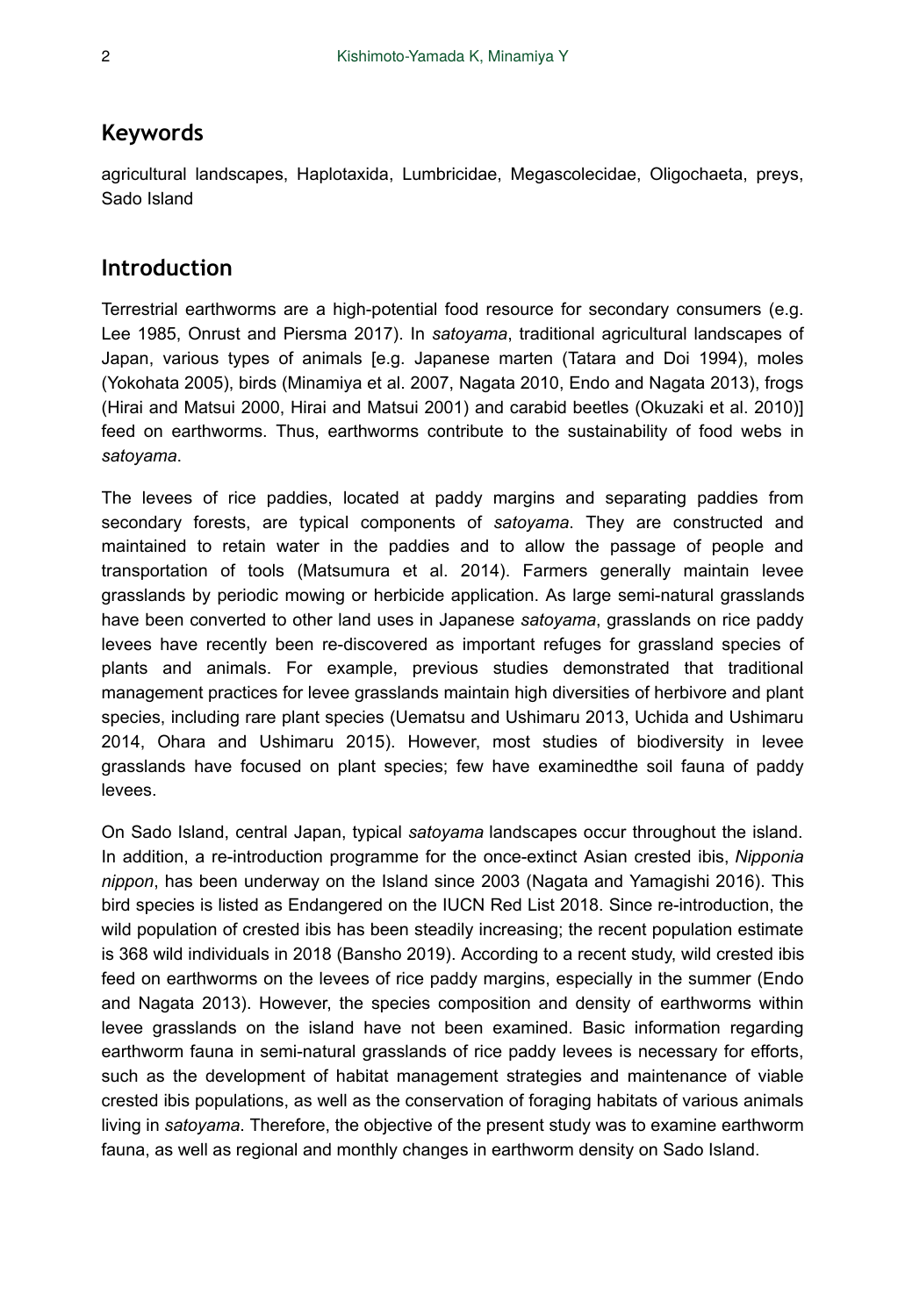# **Materials and methods**

#### **Study site**

This study was conducted on Sado Island, located in the Sea of Japan, approximately 40 km off the coast of Niigata Prefecture (138°E, 38°N; Fig. 1). The Island has an area of 855.25 km<sup>2</sup>; it consists of two mountainous areas (Osado and Kosado) separated by the Kuninaka Plain. Rice fields cover almost the entire Kuninaka Plain. In Osado and Kosado, rural communities with rice fields are dotted along the mountains and coastline.



Five study regions on the Kuninaka Plain and in Kosado were selected (Fig. 1). These regions had different surrounding landscapes and farmland consolidation conditions. Areas I and II were surrounded by cultivated lands, while Areas III–V were surrounded by forests (Fig. 1, Table 1). In this study, farmland consolidation was considered to mean that the soil of the levee had been replaced once. More than 10 (13–37) years had passed since the completion of paddy consolidation in Areas II, IV and V (Table 1). In each region, three rice paddies, separated by at least 200 m, were selected. The areas of the study paddies were 399–4,983 m<sup>2</sup> (Table 1). In the studied paddies, farmers managed grasses on the levees by mowing two to five times per year and no herbicide was used. After mowing, litter was usually left on the levees; however, some farmers swept the litter away. Various grass species were found on the levees, such as *Equisetum arvense*, several *Rumex* and *Trifolium* species, *Zoysia japonica* and several other Poaceae and Polygonaceae species.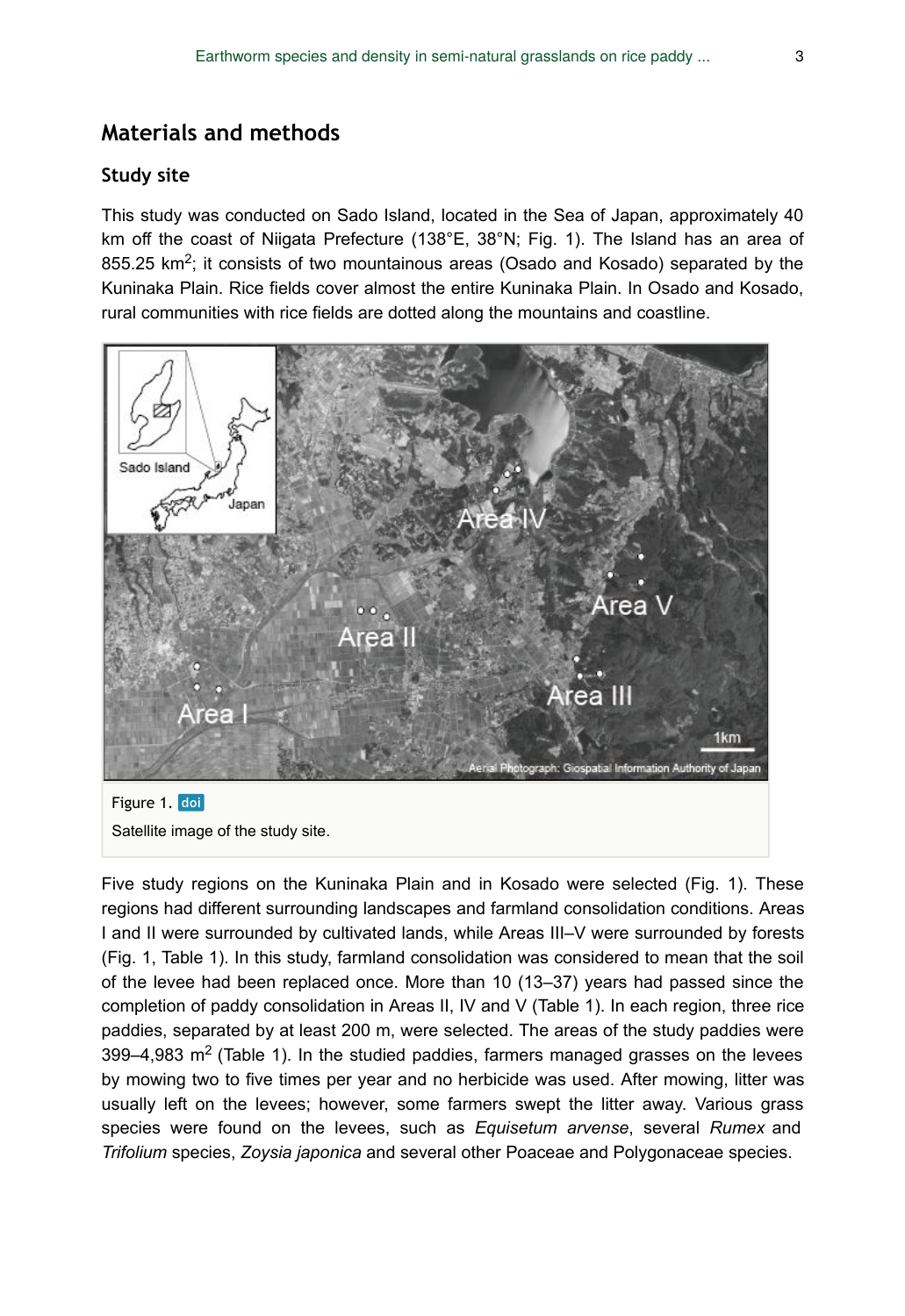#### Table 1.

Detailed characterisations for each study paddy and region. See Suppl. material 1 for the methods for the measurements of landscape conditions and soil properties.

| Study<br>Region |                | paddy<br>(m <sup>2</sup> ) | Paddy Area of Farmland<br>consolidation | Mean values of the percentages of<br>each land-cover type (%) within a<br>100-m radius |                                          |                    | Soil properties          |             |                  |                     |  |  |
|-----------------|----------------|----------------------------|-----------------------------------------|----------------------------------------------------------------------------------------|------------------------------------------|--------------------|--------------------------|-------------|------------------|---------------------|--|--|
|                 |                |                            |                                         | Cultivated<br>land                                                                     | Deciduous<br>broad-<br>leaved<br>forests | Planted<br>forests | pH<br>(H <sub>2</sub> O) | Carbon<br>% | Nitrogen<br>$\%$ | <b>CN</b><br>ratios |  |  |
| $\mathbf{I}$    | $\mathbf{1}$   | 1,023                      |                                         | 100.0                                                                                  | 0.0                                      | 0.0                | 5.4                      | 3.62        | 0.33             | 10.87               |  |  |
|                 | $\overline{c}$ | 613                        | none                                    | 80.2                                                                                   | 0.0                                      | 0.0                | 5.4                      | 3.13        | 0.3              | 10.43               |  |  |
|                 | 3              | 1,023                      |                                         | 100.0                                                                                  | 0.0                                      | 0.0                | 5.5                      | 4.09        | 0.4              | 10.26               |  |  |
| $\mathbf{II}$   | $\mathbf{1}$   | 3,095                      |                                         | 100.0                                                                                  | 0.0                                      | 0.0                | 5.5                      | 2.59        | 0.24             | 10.67               |  |  |
|                 | $\overline{2}$ | 3,855                      | done                                    | 100.0                                                                                  | 0.0                                      | 0.0                | 5.7                      | 2.68        | 0.26             | 10.14               |  |  |
|                 | 3              | 4,983                      |                                         | 100.0                                                                                  | 0.0                                      | 0.0                | 5.6                      | 4.64        | 0.43             | 10.77               |  |  |
| Ш               | $\mathbf{1}$   | 762                        |                                         | 39.9                                                                                   | 4.6                                      | 55.7               | 5.3                      | 3.01        | 0.26             | 11.49               |  |  |
|                 | 2              | 968                        | none                                    | 54.7                                                                                   | 4.5                                      | 39.6               | 5.5                      | 3.08        | 0.28             | 10.83               |  |  |
|                 | 3              | 2,980                      |                                         | 66.9                                                                                   | 0.0                                      | 32.7               | 5.5                      | 5.19        | 0.41             | 12.6                |  |  |
| IV              | $\mathbf{1}$   | 2,848                      |                                         | 63.9                                                                                   | 18.7                                     | 0.0                | 4.9                      | 3.26        | 0.25             | 13.3                |  |  |
|                 | $\overline{2}$ | 2,537                      | done                                    | 81.9                                                                                   | 0.0                                      | 18.3               | 5.3                      | 4.15        | 0.33             | 12.45               |  |  |
|                 | 3              | 1,047                      |                                         | 61.5                                                                                   | 25.5                                     | 0.0                | 5.3                      | 3.18        | 0.24             | 13.51               |  |  |
| V               | $\mathbf{1}$   | 399                        |                                         | 39.0                                                                                   | 16.6                                     | 19.7               | 5.2                      | 2.81        | 0.22             | 12.74               |  |  |
|                 | $\overline{2}$ | 847                        | done                                    | 25.6                                                                                   | 74.8                                     | 0.0                | 5.5                      | 2.17        | 0.22             | 10.02               |  |  |
|                 | 3              | 469                        |                                         | 23.8                                                                                   | 58.9                                     | 15.6               | 5.2                      | 3.15        | 0.29             | 10.79               |  |  |

#### **Earthworm sampling**

Sampling was conducted monthly from June to September 2017, which is the irrigation season. On Sado Island, earthworms were frequently fed by the wild crested ibis on paddy levees during this period (Endo and Nagata 2013) and a previous study revealed that earthworm abundances decreased by half and several species disappeared as of autumn (Harada and Yoshimura 2015). Three points on two or three levees surrounding each rice paddy were selected. At each point, a soil monolith (25 × 50 cm, 10 cm deep) was taken. Earthworms found in each monolith were hand sorted and all individuals with and without clitellum were counted in the field. The numbers of all individuals collected from all three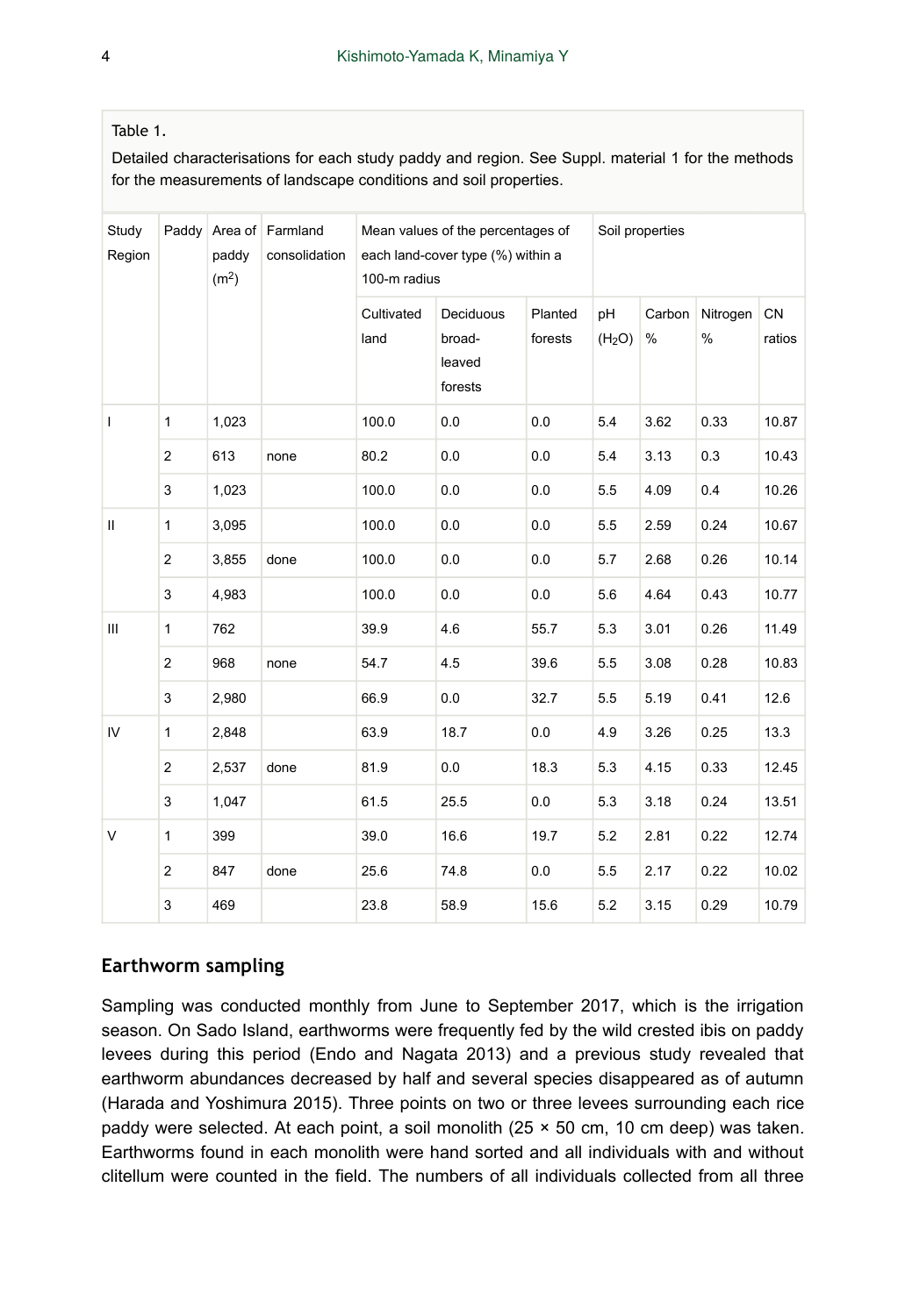points per rice paddy and per month were added. Only individuals with clitellum (i.e. adults) were taken to the laboratory, fixed with a 10% formaldehyde solution and preserved in 80% ethanol for species identification. The specimens are preserved at Tochigi Prefectural Museum (TPM).

#### **Data analysis**

To examine regional and monthly changes in earthworm densities, the densities were compared amongst study locations using the Kruskal-Wallis test and amongst months using the Friedman test, followed by post hoc analysis. Post hoc tests were conducted using the Nemenyi test in the PMCMR package. All analyses were performed using R version 3.3.3 (R Core Team 2017).

#### **Data resources**

Species occurrence data of levee earthworms collected on Sado Island are listed in Suppl. material 2.

### **Results**

The examination of individuals with clitella revealed the presence of eight Megascolecidae species, two Lumbricidae species and one Moniligastridae species at the levees (Table 2). *Amynthas corticis* and *Eisenia japonica* were the dominant species in terms of the number of adult individuals and both species appeared at all study regions (Table 2). These two species comprised approximately 85% of all adult individuals  $(N = 192)$ ; all other species only appeared infrequently (Table 2). Four species, *A. aokii*, *A. micronarius*, *Metaphire agrestis* and an unidentified species of Moniligastridae, appeared only at non-consolidated levees (Areas I and III).

Table 2.

Functional groups, monthly individual numbers and regional occurrences of adult earthworm species. En: Endogeic species, Ep: Epigeic species

| Earthworm species |                                              | Functional groups Month |                |   |               |          | Area      |           |           |                       |           |
|-------------------|----------------------------------------------|-------------------------|----------------|---|---------------|----------|-----------|-----------|-----------|-----------------------|-----------|
|                   |                                              |                         | Jun            |   | Jul Aug Sep I |          |           |           |           | $           $ $ V   $ |           |
| Megascolecidae    |                                              |                         |                |   |               |          |           |           |           |                       |           |
|                   | Amynthas corticis (Kinberg, 1867)            | En                      | 39             | 8 | 6             | 24       | $\ddot{}$ | $+$       | $+$       | $\ddot{}$             | $+$       |
|                   | Amynthas aokii (Ishizuka, 1999)              | Ep                      | $\Omega$       | 1 | $\Omega$      | $\Omega$ |           |           | $+$       |                       |           |
|                   | Amynthas micronarius (Goto & Hatai, 1898) En |                         | $\overline{2}$ | 2 | $\Omega$      | $\Omega$ | $+$       |           | $\ddot{}$ |                       |           |
|                   | Amynthas tokioensis (Beddard, 1892)          | Ep                      | $\Omega$       | 4 | 3             | 3        | $+$       | $\ddot{}$ | $+$       |                       | $\ddot{}$ |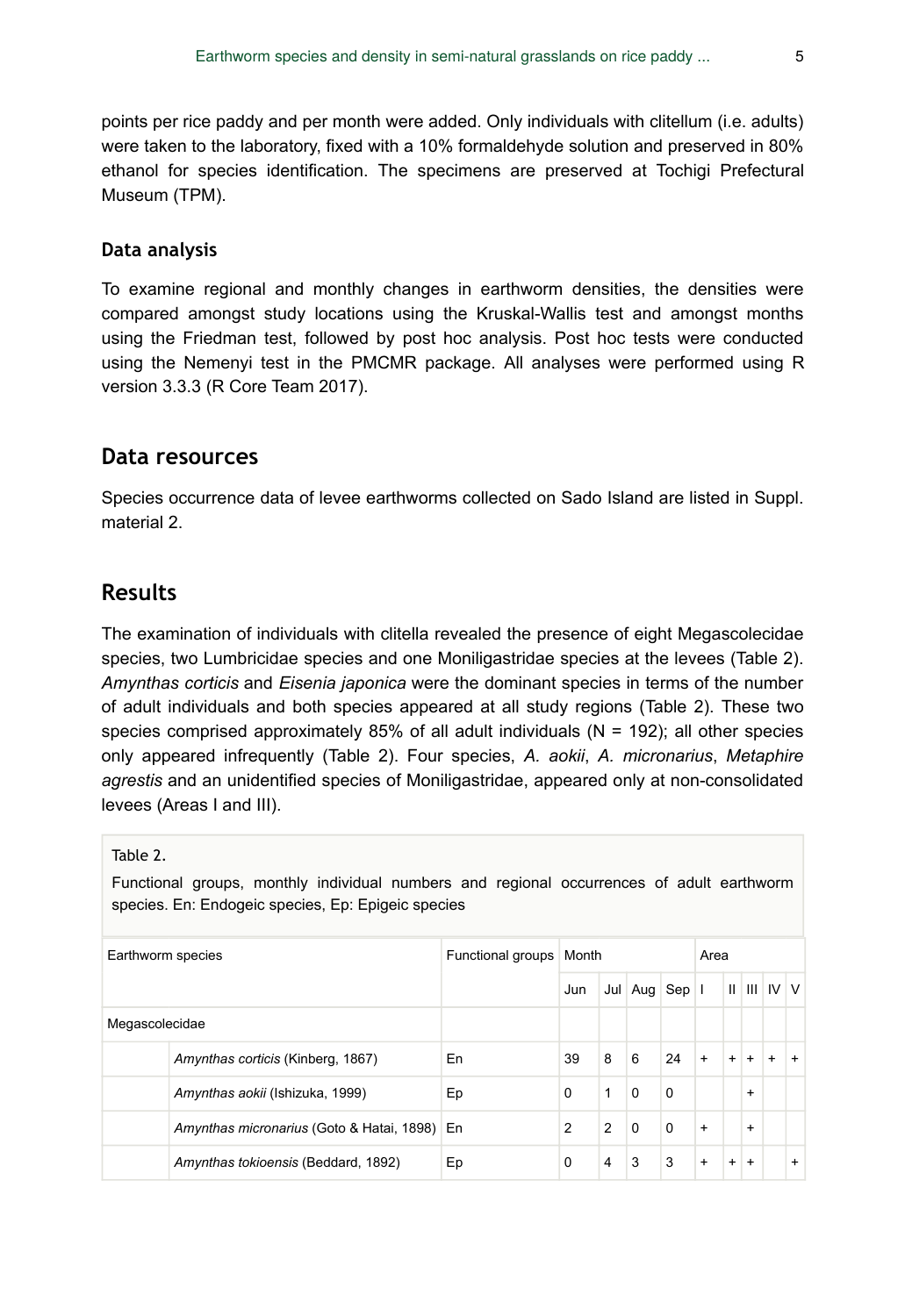| Earthworm species |                                          | Functional groups | Month          |              |               |                | Area      |           |           |                     |     |
|-------------------|------------------------------------------|-------------------|----------------|--------------|---------------|----------------|-----------|-----------|-----------|---------------------|-----|
|                   |                                          |                   | Jun            |              | Jul Aug Sep I |                |           |           |           | $II$ $III$ $IV$ $V$ |     |
|                   | Amynthas vittatus (Goto & Hatai, 1898)   | Ep                | $\Omega$       | $\Omega$     | $\mathbf{1}$  | $\Omega$       |           | $\ddot{}$ |           |                     |     |
|                   | Metaphire acincta (Goto & Hatai, 1899)   | En                | $\overline{2}$ | 1            | $\Omega$      | $\Omega$       |           | $+$       | $+$       |                     |     |
|                   | Metaphire agrestis (Goto & Hatai, 1899)  | Ep                | $\Omega$       | $\Omega$     | 2             | $\Omega$       |           |           | $+$       |                     | $+$ |
|                   | Metaphire hilgendorfi (Michaelsen, 1892) | Ep                | $\Omega$       | 1            | $\Omega$      | $\overline{2}$ |           | $\ddot{}$ |           |                     | $+$ |
| Lumbricidae       |                                          |                   |                |              |               |                |           |           |           |                     |     |
|                   | Aporrectodea trapezoides (Dugès, 1828)   | En                | $\overline{2}$ | $\Omega$     | $\Omega$      | $\Omega$       | $+$       |           |           |                     |     |
|                   | Eisenia japonica (Michaelsen, 1892)      | En                | 45             | 39           | 3             | $\Omega$       | $+$       | $+$       | $+$       | $\ddot{}$           | $+$ |
| Moniligastridae   |                                          |                   |                |              |               |                |           |           |           |                     |     |
|                   | Moniligastridae sp. 1                    | ۰                 | $\Omega$       | $\mathbf{1}$ | 1             | $\Omega$       | $\ddot{}$ |           | $\ddot{}$ |                     |     |

The ten species identified in this study can be categorised into two functional groups (Uchida and Kaneko 2004, Ishizuka 2015): five epigeic and five endogeic species (Table 2). Endogeic species comprised approximately 91% of all adult individuals (N = 190, with the exception of the unidentified species of Moniligastridae).

During the study period, 1,292 individuals with and without clitella were collected. The mean density was 21.53 (0-58) individuals/0.375 m<sup>2</sup>. Amongst the five regions, densities tended to be different (Kruskal-Wallis chi-squared =  $22.53$ ,  $p < 0.001$ ): they were high in the Areas I and II, compared to Areas III–V (Fig. 2).

In addition, the total numbers of individuals tended to be different (Friedman chi-squared = 29.98, p < 0.001): they were low in July and August, compared to values observed in June and September (Fig. 3a). Adults (individuals with a clitella) comprised 7% of all individuals and they also tended to be different (Friedman chi-squared =  $22.49$ ,  $p < 0.001$ ), with adult density peaking in June and then decreasing in August and September (Fig. 3b). The densities of non-adult individuals (no clitella) were different (Friedman chi-squared = 22.49, p < 0.001): they were low in July and August, then recovered in September to densities comparable with those observed in June (Fig. 3c).

## **Discussion**

This study identified at least 11 species of earthworms living within levees on Sado Island. Previously, only seven species (*Amynthas divergens*, *A. hupeiensis*, *Metaphire acincta*, *Aporrectodea caliginosa*, *E. japonica*, *Helodrilus hachiojii* and *Drawida hattamimizu*) had been recorded at rice paddy levees in Japan (Blakemore et al. 2010, Kiritani 2010). Eight species, including an unidentified Moniligastridae species, were newly observed in this study.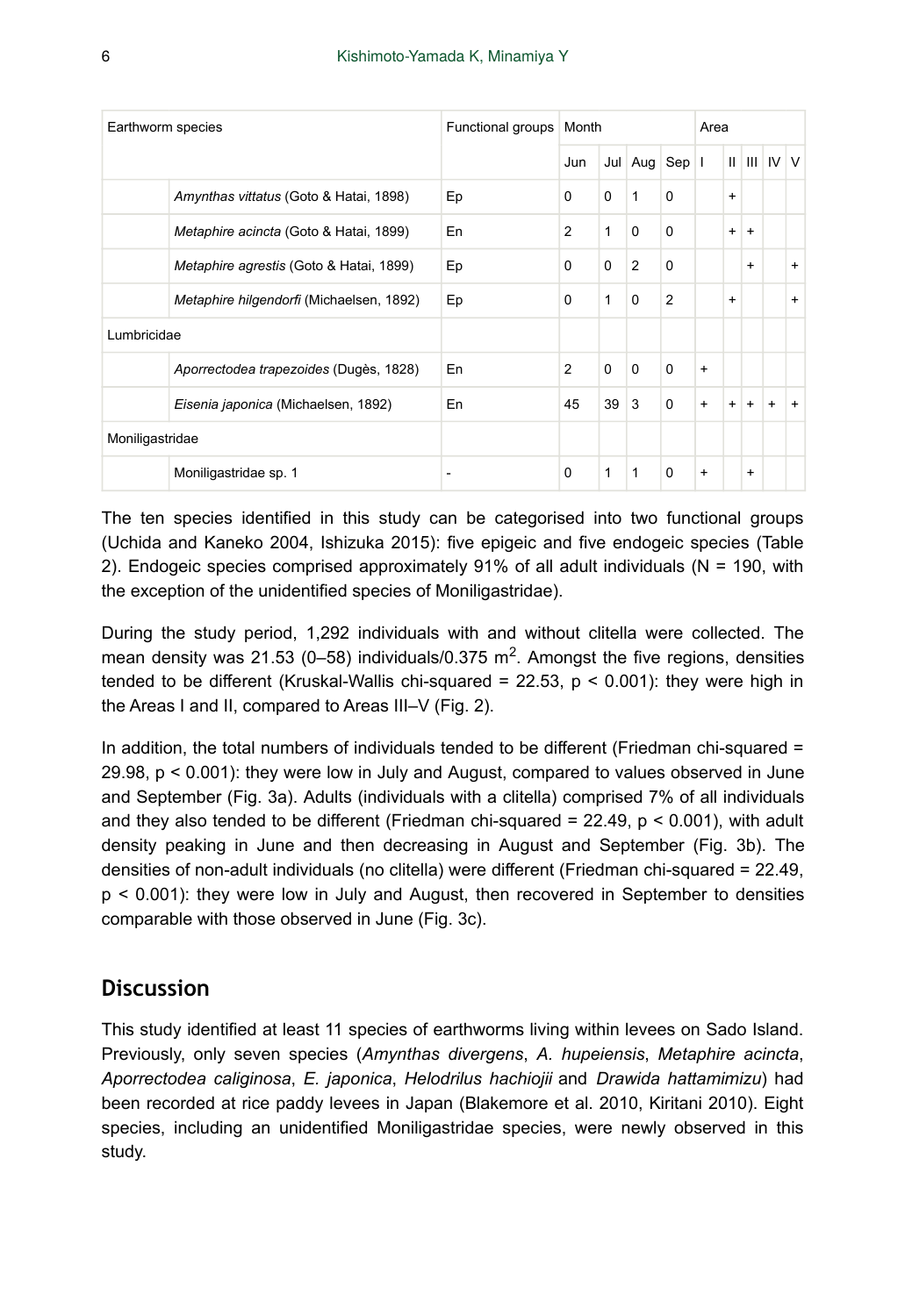

Species diversity and evenness tended to be low at the rice paddy levees; only two species, *A. corticis* and *E. japonica*, were dominant. *E. japonica* is present in most ecosystems in Japan, including mountainous forests and grasslands (Hokkaido Development 1965). Kamihira (1973) reported that this species is found more frequently in grasslands than on forest floors; it also inhabits farmland and residential areas. *A. corticis* is often observed under decayed trees, in landfills and in parks, amongst other locations (Reynolds 1978). Farmers often walk upon, transport tools and periodically cut the grasses on rice paddy levees, particularly during the irrigation season. The two dominant earthworm species are presumably able to tolerate such habitats that experience relativelyintensive disturbances.

Levee grasslands may also be characterised by relatively-high earthworm densities. For example, previous comprehensive studies conducted in pastures and meadows in Hokkaido, northern Japan, recorded 35.5–200.4 individuals and 14.9–49.7 g/m<sup>2</sup> biomass (Nakamura 1967, Kamihira 1968, Kamihira 1969). We observed averages of approximately 57.4 individuals/m<sup>2</sup> at the levees. The area of each paddy levee is generally very small. In addition, compared with other semi-natural grasslands, such as pastures and meadows, disturbance frequencies tend to be higher on levees, in terms of management by farmers (Ushimaru 2012). Nevertheless, the values obtained in this study were nearly within the ranges observed in pastures and meadows. Thus, we regard these semi-natural grasslands, which are typical components of *satoyama* landscapes, as important habitats for earthworms and their predators.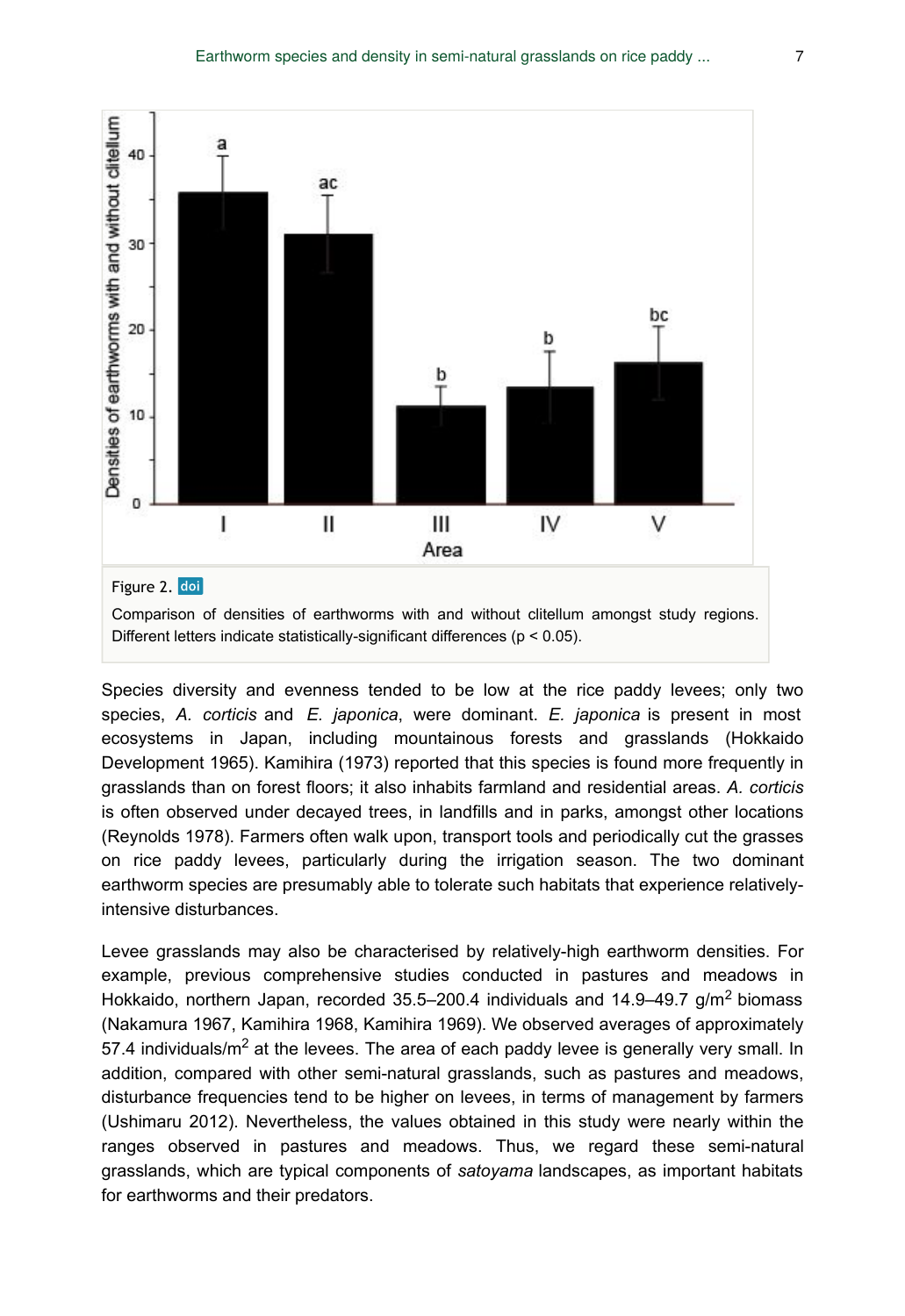

Figure 3. doi

Comparison of densities of a) total individuals, b) adults with clitellum and c) non-adults without clitellum amongst months. Different letters indicate statistically-significant differences  $(p < 0.01)$ .

However, in the present study, we observed that earthworm densities differed amongst regions. In particular, densities were high at the levees without adjacent forest, compared to levees with adjacent forests. The situation of farmland consolidation and characteristics in soil properties (Soil pH, C, N and C:N ratio) is unlikely to differ between these two types of levees (Table 1). Structures at margins between paddies and forests may reduce earthworm densities. Sklenicka et al. (2002) reported low porosity and infiltration rates in the soil in crop fields near forest edges and suggested that the phenomenon was caused by greater soil compaction, because the field boundaries are often used as corridors for agricultural machinery traffic. Alternatively, earthworm densities in levee grasslands with adjacent to forests may also be negatively affected by increased predation at the forest edge. For example, Andren (1992) found that the densities of corvid birds tended to increase in fragmented forests, as well as at the boundaries between forests and agricultural lands. Positive edge effects have also been documented for carabid beetles in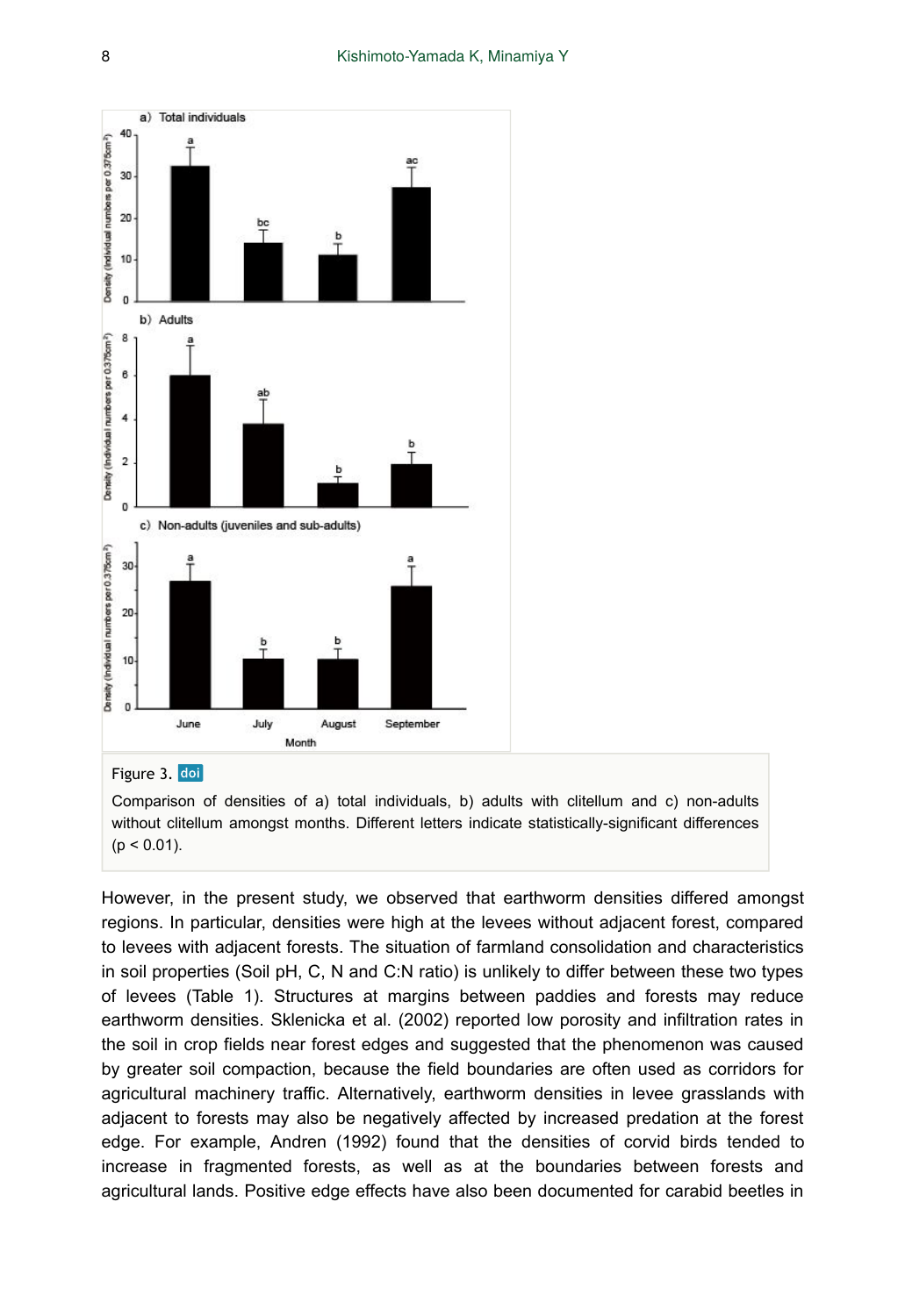various regions (e.g. Molnár et al. 2001, Magura 2002), although the effects differ amongst seasons (Ohwaki et al. 2015). In addition, the number of frog egg masses in paddies has been positively correlated with high proportions of surrounding forests within a 1000-m radius on Sado Island (Uruma et al. 2012). These animals often feed on earthworms; therefore, high predation pressure at forest edges may reduce earthworm densities. Further investigations are needed to determine why earthworm density differs amongst different landscapes, particularly those with and without adjacent forest.

We also observed that epigeic species were rarely found at the levee grasslands in this study. Epigeic species live in the litter layer and feed on litter (Uchida and Kaneko 2004, Ishizuka 2015). The unstable supply of litter on levees may be a factor in their low density. Two types of litter were found on the paddy levees: grass and forest litter. Both litter types are not likely to be permitted to decay, thus becoming palatable for earthworms; litter is often removed by passing farmers and machinery. In addition, the levees are usually open and litter tends to be blown away by the wind; farmers may also sweep the litter from levees after mowing. Thus, presumably due to the unstable supply of litter, epigeic species appear to be unable to settle on the levees.

Monthly changes in earthworm densities occurred in the topsoil of the levees. The changes are likely linked to the life cycles of some species. For example, for some endogeic species of Megascolecidae, cocoons hatch from April to September; thus, juveniles and adults appear throughout the year (Ishizuka 2015). Several species found in this study may exhibit this type of life cycle, as we measured high densities of non-adult individuals in September; all stages were found throughout the study period. However, in terms of *E. japonica*, the dominant species in this study, the monthly changes in density presumably did not reflect its life cycle. For example, Nakamura (1972) showed that the life cycle of *E. japonica* is such that adults appear mainly from May to October; they peak in number in August. In contrast, we observed that adults rarely appeared in August and then disappeared from the 0–10-cm layer in September. At least for this species, monthly changes in earthworm density could reflect movement from the topsoil to deeper layers. A previous study has demonstrated that the proportions of *E. japonica* adults and sub-adults in the 10–20-cm layer are high in August; earthworms were found mostly in the 0–10-cm layer in other months (Nakamura 1972). More detailed investigations are necessary to better understand the mechanisms driving monthly changes in earthworm density within shallow soil layers. At the very least, such monthly changes are likely to influence the availability of food resources for earthworm feeders on paddy levees. On Sado Island, reintroduced crested ibis feed primarily on earthworms in paddy levees during the period of late July to September (Endo and Nagata 2013). In addition, they cannot dig to depths deeper than 10 cm. Their food resources may be insufficient in July and August. Thus, to conserve the foraging habitats of the crested ibis and various other animals living in *satoyama*, consistent monitoring of earthworms at the levees is necessary, combined with further studies of the mechanisms underlying monthly and regional changes.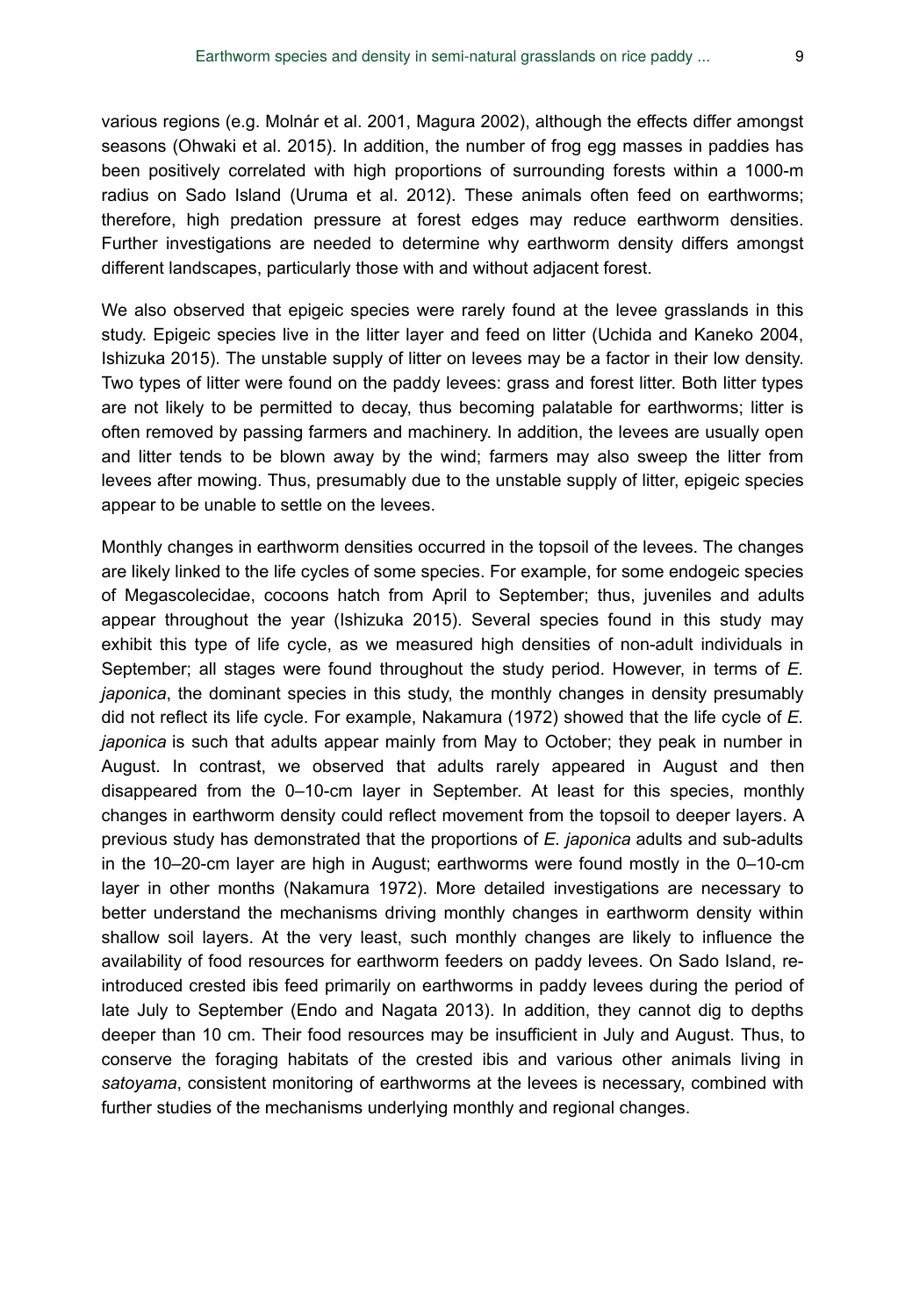# **Acknowledgements**

We greatly appreciate the farmers who allowed us to collect earthworms from their paddy levees. We also thank Fujio Hyodo for his analysis of soil C and N concentrations and C:N ratios, Yukiyoshi Kamihira and Satoshi Kaneda for their helpful comments on earthworm density in grasslands and agricultural lands and Hisashi Nagata for his valuable comments on the crested ibis. This research was supported by the Environment Research and Technology Development Fund (4-1606) of the Ministry of the Environment, Japan.

# **References**

- Andren H (1992) Corvid density and nest predation in relation to forest fragmentation: A landscape perspective. Ecology 73 (3): 794‑804.<https://doi.org/10.2307/1940158>
- Bansho K (2019) Ten years of the crested ibis, *Nipponia nippon*, reintroduction and conservation in Japan. National Parks 770: 4‑7. [In Japanese].
- Blakemore R, Kupriyanova E, Grygier M (2010) Neotypification of *Drawida hattamimizu* Hatai, 1930 (Annelida, Oligochaeta, Megadrili, Moniligastridae) as a model linking mtDNA (COI) sequences to an earthworm type, with a response to the 'Can of Worms' theory of cryptic species. ZooKeys 41: 1-29.<https://doi.org/10.3897/zookeys.41.374>
- Endo C, Nagata H (2013) Seasonal changes of foraging habitats and prey species in the Japanese Crested Ibis Nipponia nippon reintroduced on Sado Island, Japan. Bird Conservation International 23 (4): 445‑453. [https://doi.org/10.1017/](https://doi.org/10.1017/s0959270912000457) [s0959270912000457](https://doi.org/10.1017/s0959270912000457)
- Harada H, Yoshimura K (2015) The ecological distribution and diversity of soil fauna. Tokai University Press, Kanagawa [In Japanese].
- Hirai T, Matsui M (2000) Feeding habits of the Japanese tree frog, *Hyla japonica*, in the reproductive season. Zoological Science 17: 977‑982. <https://doi.org/10.2108/zsj.17.977>
- Hirai T, Matsui M (2001) Diet composition of the Indian rice frog, *Rana limnocharis*, in rice fields of central Japan. Current herpetology 20 (2): 97‑103. <https://doi.org/10.5358/hsj.20.97>
- Hokkaido Development (1965) Report on soil fauna for conserving grasslands. Hokkaido Development, Sapporo [In Japanese].
- Ishizuka K (2015) Academic study of earthworms. Morphology, ecology, taxonomy, and research methods of Japanese earthworms (Genus *Pheretima*s. lat.). Zenkoku Nouson Kyouiku Kyoukai, Tokyo [In Japanese].
- Kamihira Y (1968) On sampling areas to find the density of population in terrestrial Oligochaeta (part 2). The Review of Hakodate University 3: 65‑72. [In Japanese].
- Kamihira Y (1969) Investigations of the earthworm population density, the biomass, and the pattern of spatial distribution. The Review of Hakodate University 4: 49‑59. [In Japanese].
- Kamihira Y (1973) Ecological studies on the terrestrial Oligochaeta in Hakodate, Hokkaido. Seibutsu Kyouzai 7: 43‑51. [In Japanese].
- Kiritani K (2010) A comprehensive list of organisms associated with paddy ecosystems in Japan. Noutoshizennokenkyujo, Fukuoka [In Japanese].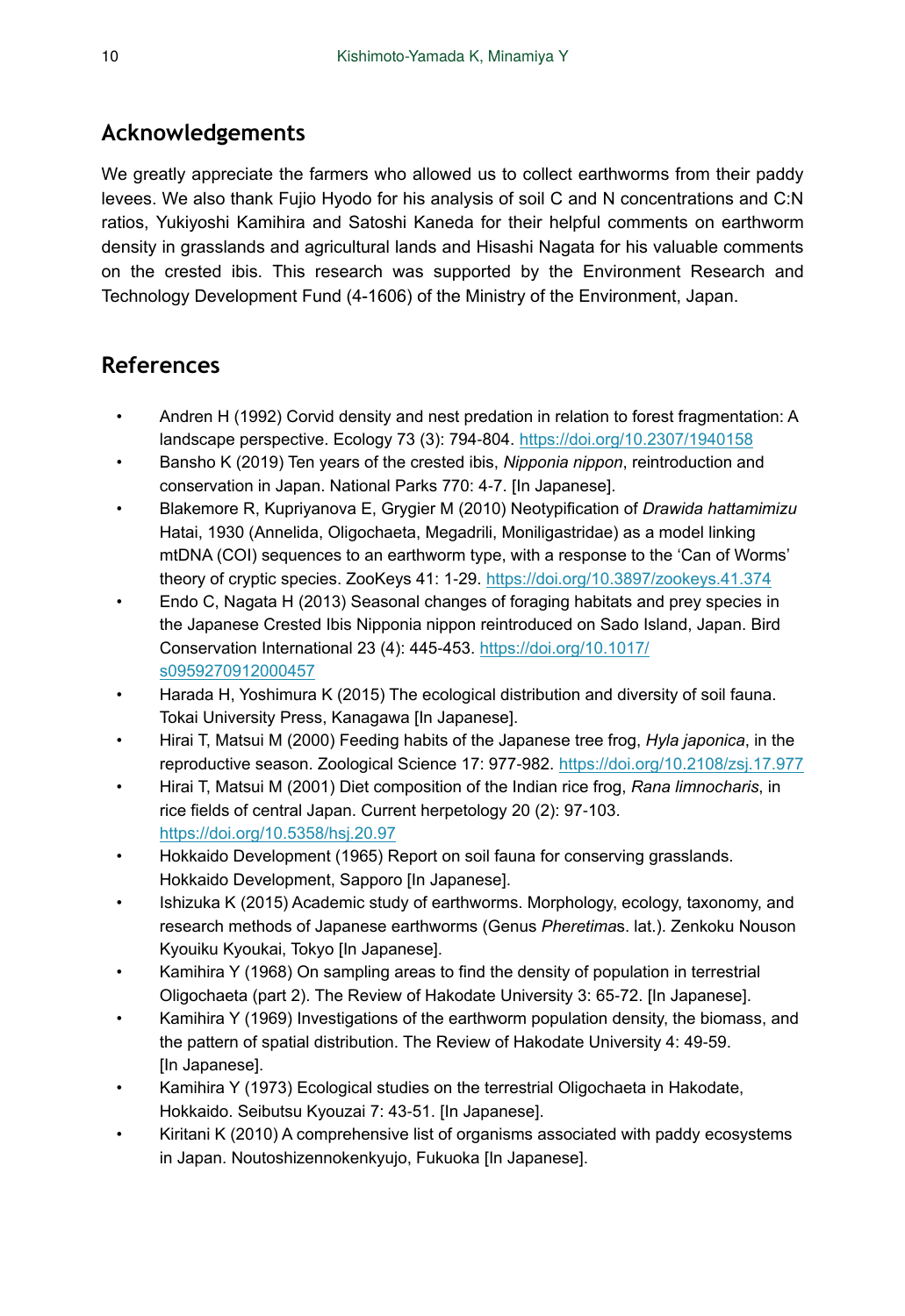- Lee KE (1985) Earthworms. Their ecology and relationships with soils and land use. Academic Press Australia, N.S.W.
- Magura T (2002) Carabids and forest edge: spatial pattern and edge effect. Forest Ecology and Management 157: 23‑37. [https://doi.org/10.1016/s0378-1127\(00\)00654-x](https://doi.org/10.1016/s0378-1127(00)00654-x)
- Matsumura T, Uchida K, Sawada Y (2014) Conditions and conservation for biodiversity of the semi-natural grassland vegetation on rice paddy levees. Vegetation Science 31: 193‑218. [In Japanese].
- Minamiya Y, Ishizuka K, Tsukamoto J (2007) Habitat preference of surface living earthworms as food for fairy pitta, a forest songbird, in warm-temperate south-western Japan. Edaphologia 81: 13‑26.
- Molnár T, Magura T, Tóthmérész B, Elek Z (2001) Ground beetles (Carabidae) and edge effect in oak-hornbeam forest and grassland transects. European Journal of Soil Biology 37 (4): 297-300. [https://doi.org/10.1016/s1164-5563\(01\)01103-7](https://doi.org/10.1016/s1164-5563(01)01103-7)
- Nagata H (2010) Dispersal and foraging behaviors of re-introduced crested ibis *Nipponia nippon* in Sado Island. Environmental Research Quarterly 158: 69‑74. [In Japanese].
- Nagata H, Yamagishi S (2016) Which factors affect post-release settlement of crested ibis *Nipponia nippon* on Sado Island, Japan? Ornithological Science 15 (2): 181‑189. <https://doi.org/10.2326/osj.15.181>
- Nakamura Y (1967) Population density and biomass of the terrestrial earthworm in the grasslands of three different soil types near Sapporo. Japanese Journal of Applied Entomology and Zoology 11 (4): 164‑168. [In Japanese]. <https://doi.org/10.1303/jjaez.11.164>
- Nakamura Y (1972) Studies on soil animals in grassland. II. Age distribution of *Allolobophora japonica* Michaelesen population in forage swards. Japanese Journal of Grassland Science 18: 172‑176. [In Japanese].
- Ohara R, Ushimaru A (2015) Plant beta-diversity is enhanced around grassland-forest edges within a traditional agricultural landscape. Applied Vegetation Science 18 (3): 493‑502. <https://doi.org/10.1111/avsc.12166>
- Ohwaki A, Kaneko Y, Ikeda H (2015) Seasonal variability in the response of ground beetles (Coleoptera: Carabidae) to a forest edge in a heterogeneous agricultural landscape in Japan. European Journal of Entomology 112 (1): 135-144. <https://doi.org/10.14411/eje.2015.022>
- Okuzaki Y, Tayasu I, Okuda N, Sota T (2010) Stable isotope analysis indicates trophic differences among forest floor carabids in Japan. Entomologia Experimentalis et Applicata 135 (3): 263‑270. <https://doi.org/10.1111/j.1570-7458.2010.00987.x>
- Onrust J, Piersma T (2017) The hungry worm feeds the bird. Ardea 105 (2): 153‑161. <https://doi.org/10.5253/arde.v105i2.a4>
- R Core Team (2017) R: A language and environment for statistical computing. R Foundation for Statistical Computing, Vienna, Austria.
- Reynolds J (1978) The earthworms of Tennessee (Oligochaeta). IV. Megascolecidae, with notes on distribution, biology and a key to the species in the state. Megadrilogica 3: 117‑12.
- Sklenicka P, Lhota T, Cecetka J (2002) Soil porosity along a gradient from forest edge to field. Die Bodenkultur 53: 191-197.